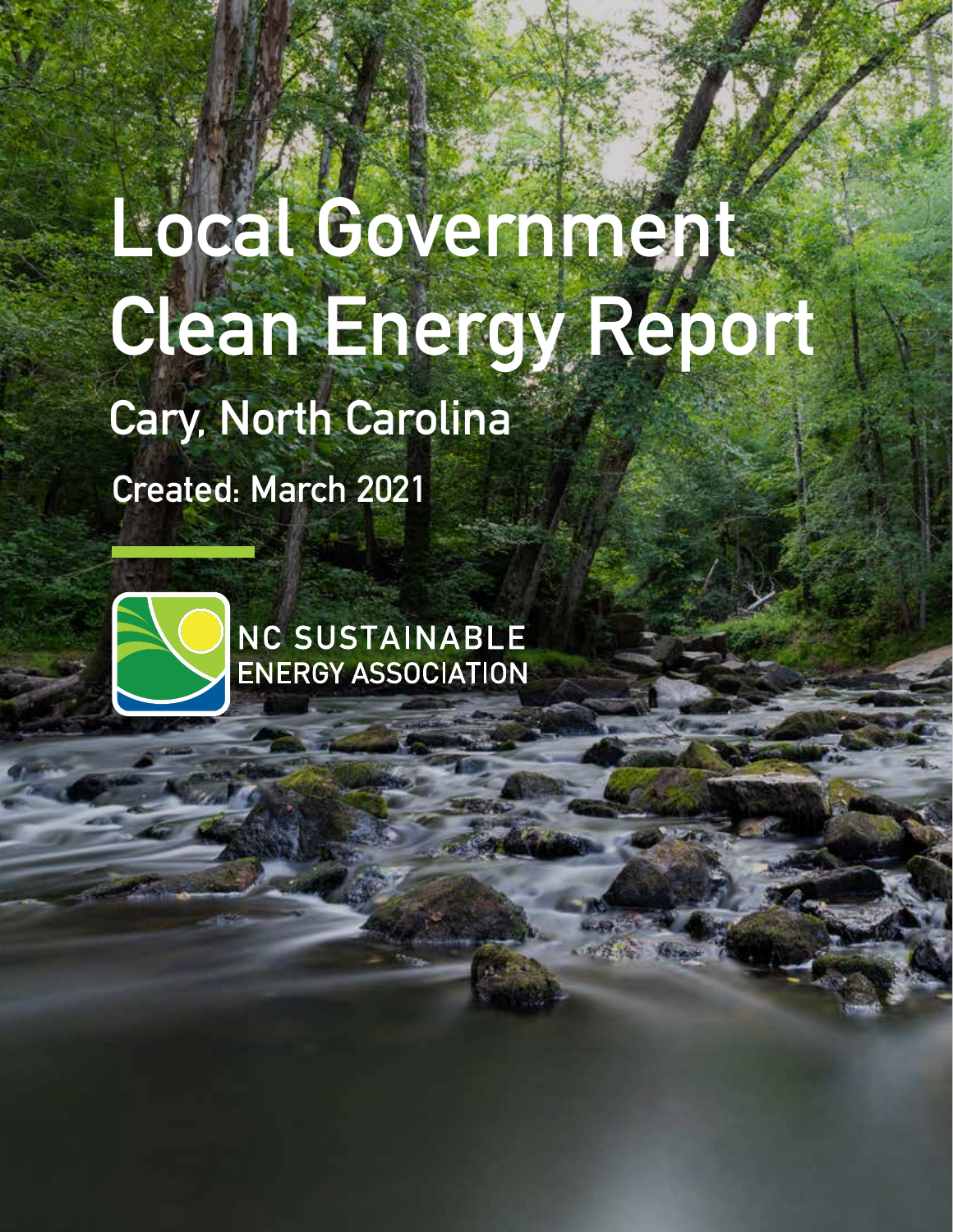## **Local Government Clean Energy Report**

## **Cary, North Carolina**

### **Created: March 2021**

#### **Authors:**

Daniel Parker Jerry Carey Daniel Pate Laura Langham

#### **Design:**

Samantha Radford

#### **About North Carolina Sustainable Energy Association**

North Carolina Sustainable Energy Association (NCSEA) is the leading 501(c)(3) non-profit organization that drives public policy and market development for clean energy. Our mission is to drive policy and market development to create clean energy jobs, economic opportunities, and affordable energy that benefits all of North Carolina. NCSEA's work enables clean energy jobs, economic opportunities, and affordable energy options for North Carolinians. Learn more at www.energync.org.

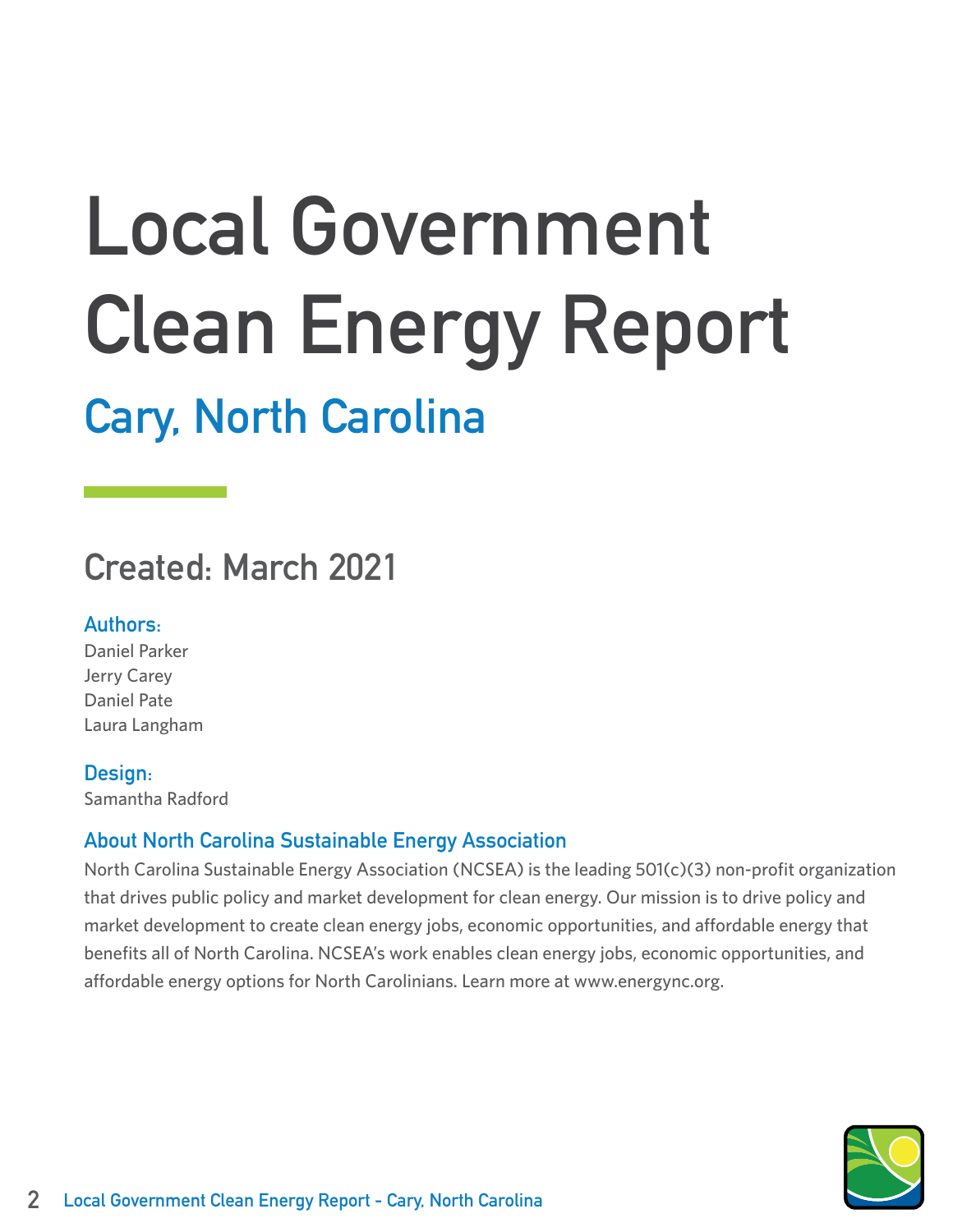## **Introduction**

#### Where does this data come from?

Before electricity-generating systems can be interconnected, they must register with paperwork that is filed to the North Carolina Utilities Commission (NCUC). This paperwork includes Reports of Proposed Construction (ROPCs) and Certificates of Public Convenience and Necessity (CPCNs), depending on their generating capacity. NCSEA tracks these ROPC and CPCN filings and compiles them into the Renewable Energy Database (REDB), which is the source of information for this report. The REDB is the most comprehensive source of data on clean energy systems in the state, and includes information on system technology type, size, and location.

## What does the REDB contain?



- **\*Application Information .NCUC Docket Number •Docket Description** •Application Date, Quarter, and<br>Year
- •Facility Type ·Residential, Commercial, etc.
- •Project Name
- \*Account Holder Company
- **•Project Location** .<br>• Address, City, County, NCSEA<br>Region, State, Zip Code, Lat/Long
- •General System Type .Biomass, Solar, Wind, etc.
- \*Specific System Type .Biogas, PV, Thermal, Waste to Heat, etc.
- System Notes Poultry Waste, Swine Waste, Rooftop,
- System Capacity
- System Total Cost and Cost per Watt
- . To whom the electricity and RECs are sold
- Installer Company
- Whether the system has been installed
- System Operation Date, Year, and Quarter
- How the system information was verified
- Political Districts in which system is located
	- NC House and Senate
	- US Senate

**Figure 1. Information contained in NCSEA's Renewable Energy Database (REDB)**

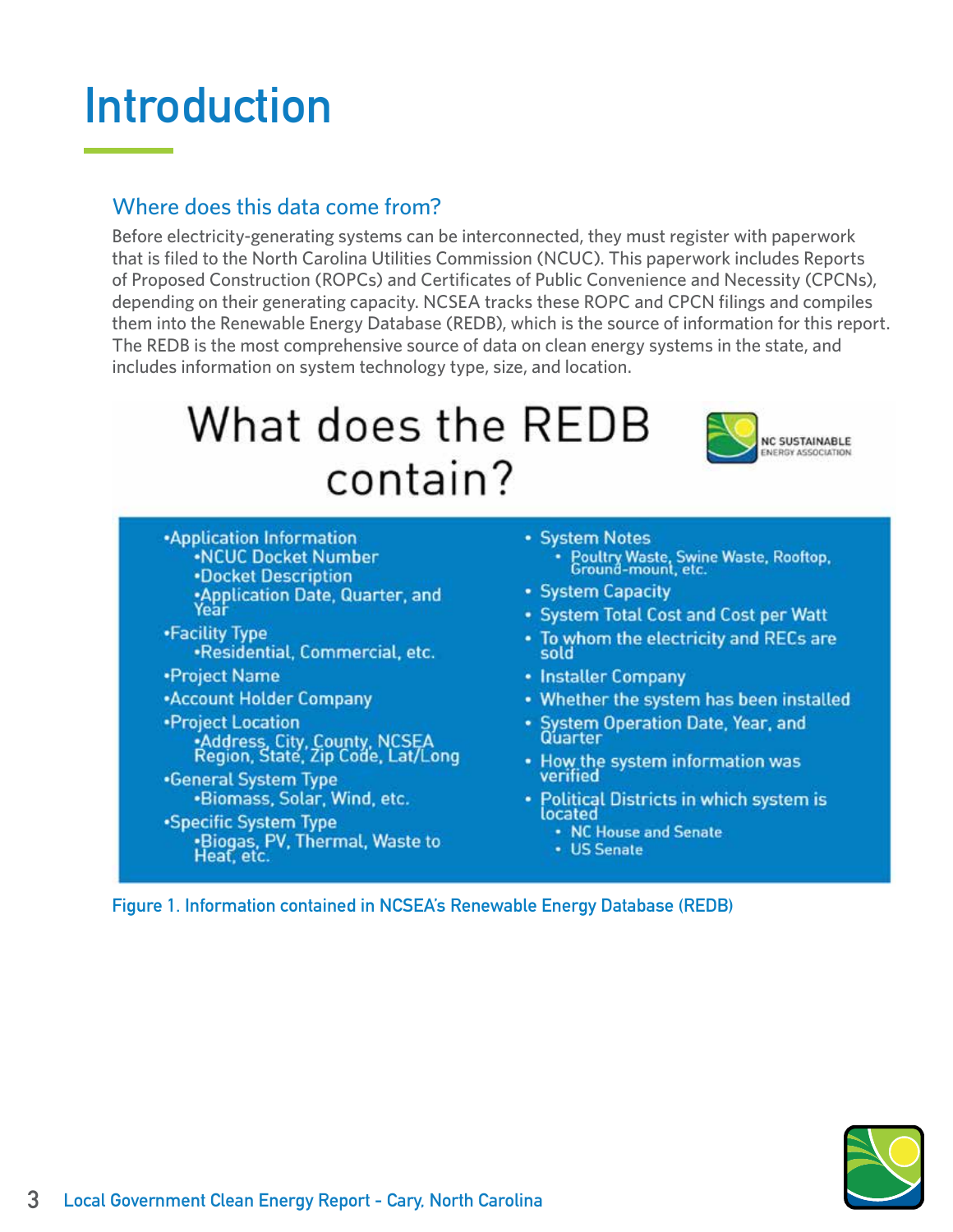#### How Does NCSEA Define Renewable Energy Categories?

While there is no industry standard for defining renewable energy system categories, based on research and internal discussion, NCSEA groups them into three general categories which depend on their location, size, and/or use:

- 1. **Residential** a renewable energy system of any generating capacity that is installed on or near a home/residence and produces electricity for use in that home/residence.
- 2. **Commercial/Industrial** a renewable energy system with a generating capacity under 2 MW (AC) that is installed on or near a non-residential building that produces electricity for use in that non-residential building.
- 3. **Utility-Scale** a renewable energy system with a generating capacity of 2 MW (AC) or greater that generates electricity for sale to an electricity utility.

#### Background Information

North Carolina is a leader in renewable energy, and specifically in solar photovoltaic (PV) systems. As of Q2 2020, North Carolina has the second most installed solar PV capacity in the United States, with over 6,451 MW.<sup>1</sup>

While most of that capacity comes from utility-scale solar PV systems, there are many residential and commercial/industrial systems across the state too. Solar PV, however, is not the only type of renewable energy technology that contributes electricity to our grid. In fact, there are many hydroelectric, bioenergy, and wind systems in North Carolina, but this report focuses on solar PV, since those are the only renewable energy systems in Cary.

The data in this report is current as of 2/26/2021.

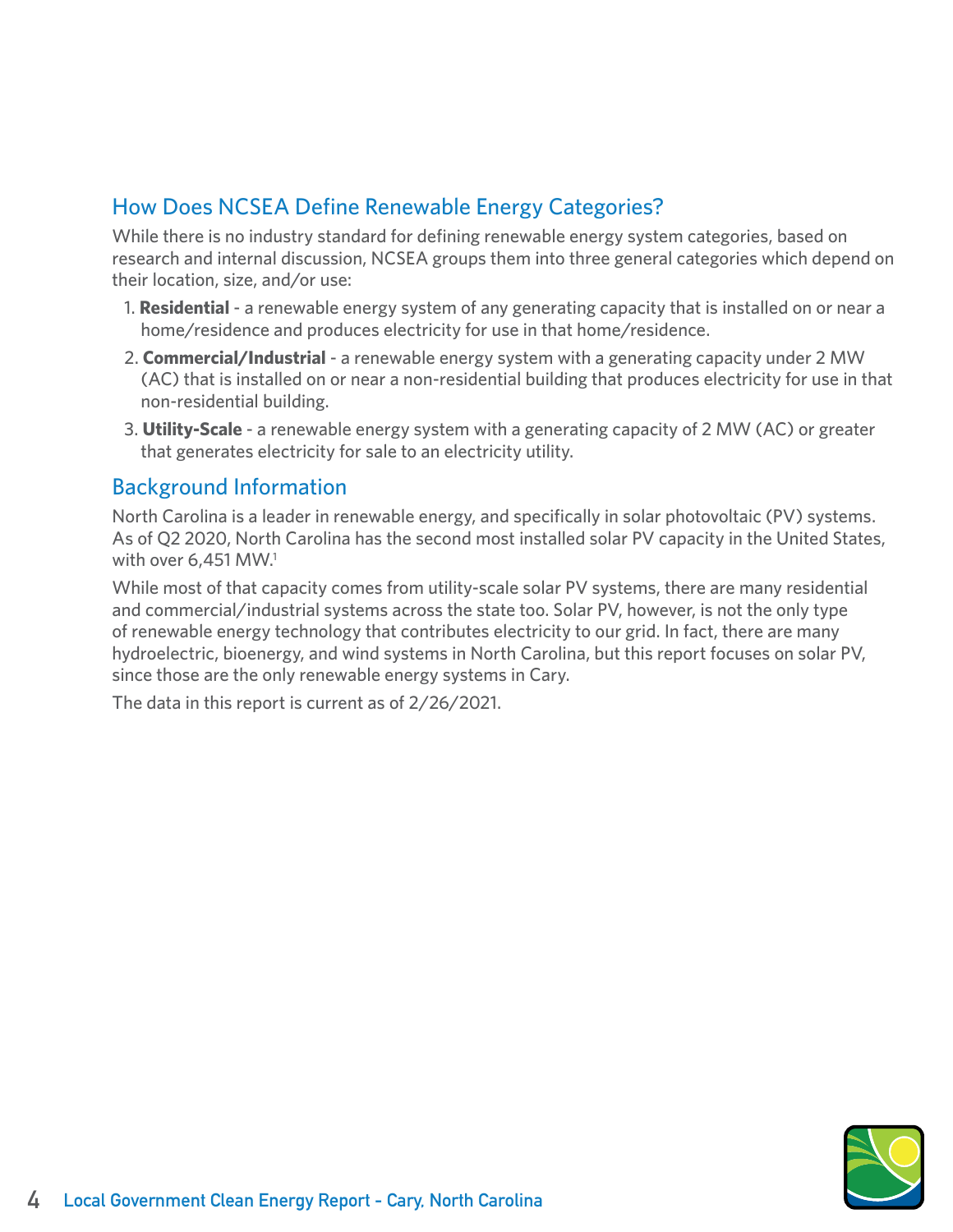## **Current Renewable Energy Systems in Cary**

#### All Systems

Cary has over 9 MW of renewable energy generating capacity, all from solar PV systems. While most of this capacity (57%) comes from commercial systems, most of the systems in Cary are residential (93%).

| <b>CATEGORY</b> | # OF SYSTEMS | <b>CAPACITY (MW)</b> |
|-----------------|--------------|----------------------|
| RESIDENTIAL     | 419          | 2.8                  |
| COMMERCIAL      | 29           | 5.4                  |
| UTILITY-SCALE   |              | 1.2                  |
| TOTAL           | 449          | 9.4                  |

#### **Table 1. Renewable energy systems and capacity in Cary**



**Figure 2. Location of renewable energy systems in Cary**

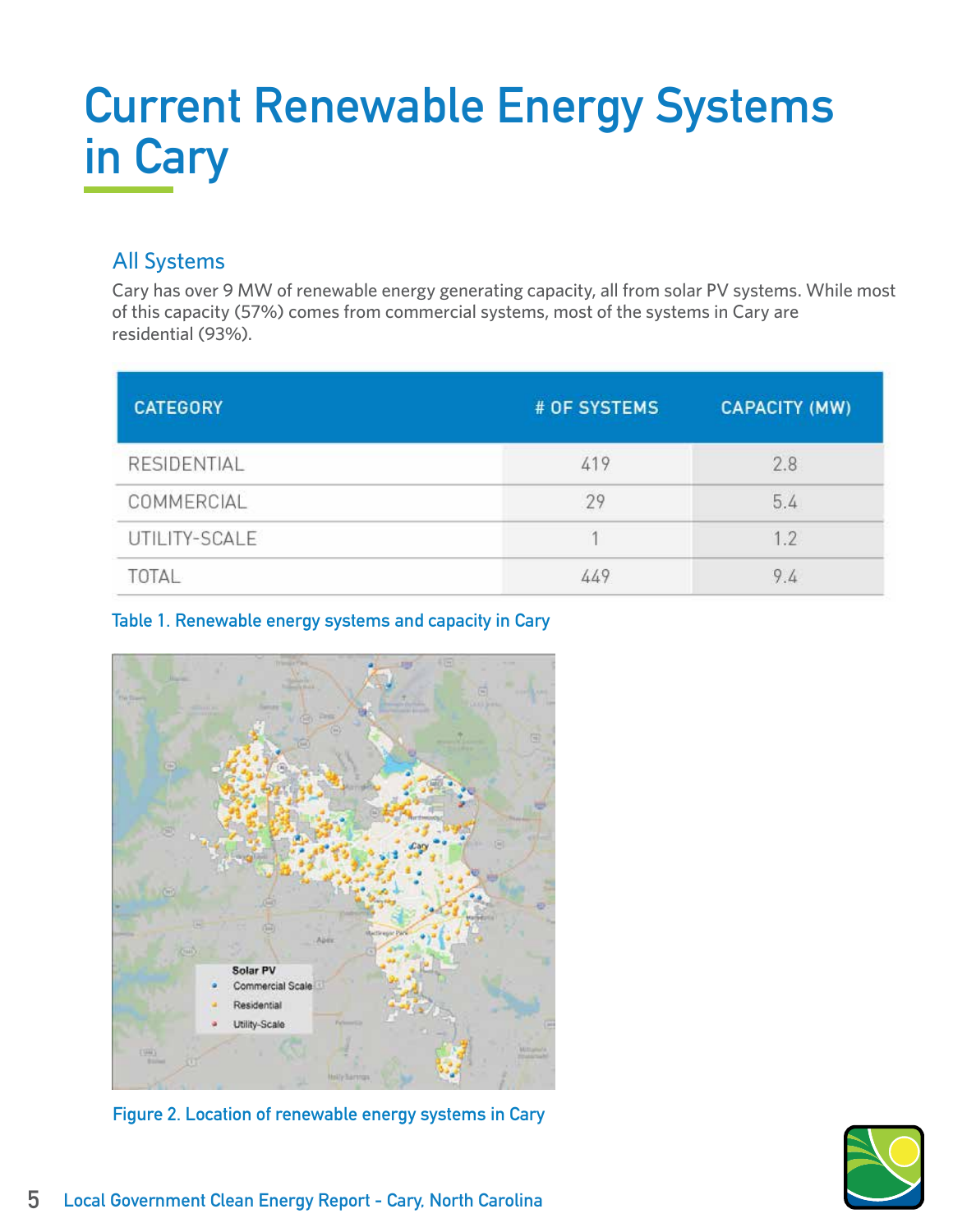#### From 2010 to 2019

There are almost 50 times as many solar PV systems in Cary in 2019 compared to 2010. Even since 2015, the number of systems has increased by over 270%, and most of this growth is in the residential category.



Capacity in 2019 is almost 5 times that in 2010, but most of that number is from commercial systems and those have stayed relatively constant since 2015.

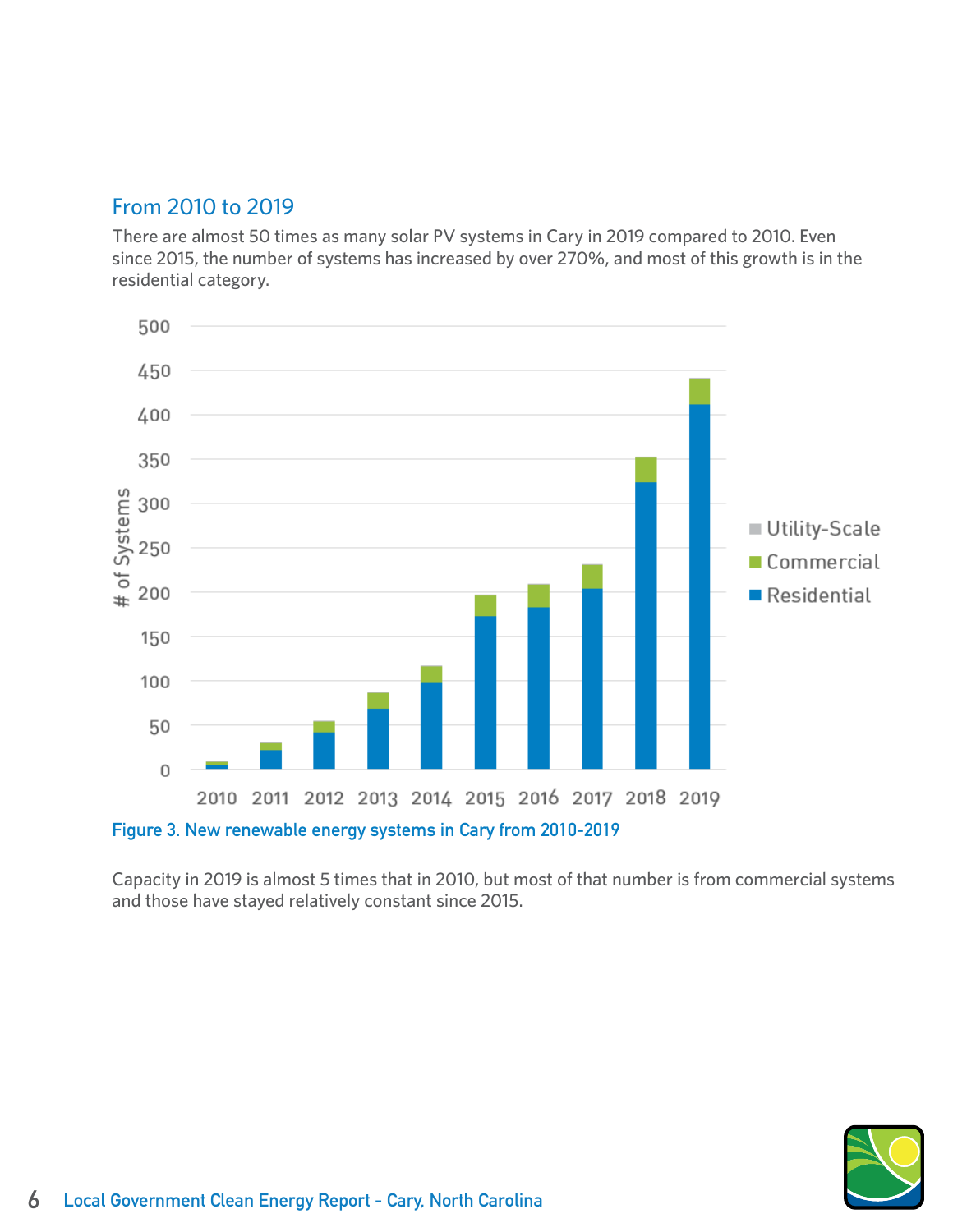

#### Commercial System Subcategories

Solar PV systems serve a variety of commercial customers in Cary, ranging from a car wash to a hotel, as well as offices and retail locations.

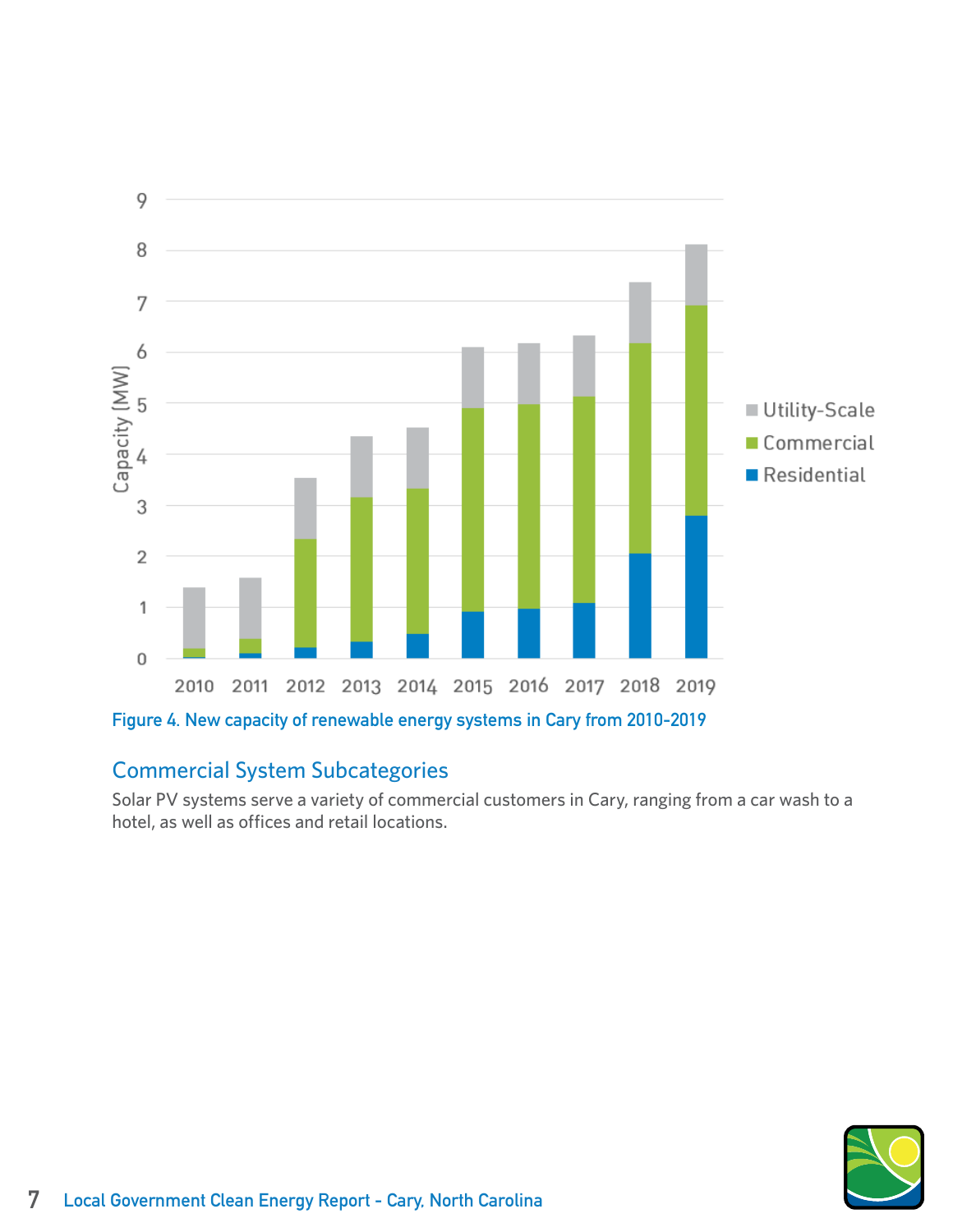| <b>CATEGORY</b>           | # OF SYSTEMS | <b>CAPACITY (MW)</b> |
|---------------------------|--------------|----------------------|
| AUTOMOTIVE                | 1            | 0.02                 |
| <b>BEVERAGE</b>           | 1            | 0.32                 |
| CAR WASH                  | 1            | 0.00                 |
| <b>EMERGENCY RESPONSE</b> | 1            | 0.02                 |
| GOVERNMENT                | 1            | 1.50                 |
| <b>HEALTHCARE</b>         | 1            | 0.01                 |
| HOTEL                     | 1            | 0.04                 |
| OFFICE                    | 12           | 2.20                 |
| RELIGIOUS FACILITY        | 1            | 0.01                 |
| RESTAURANT                | 1            | 0.04                 |
| RETAIL                    | 8            | 1.20                 |

**Table 2. Commercial renewable energy systems in Cary by subcategory**

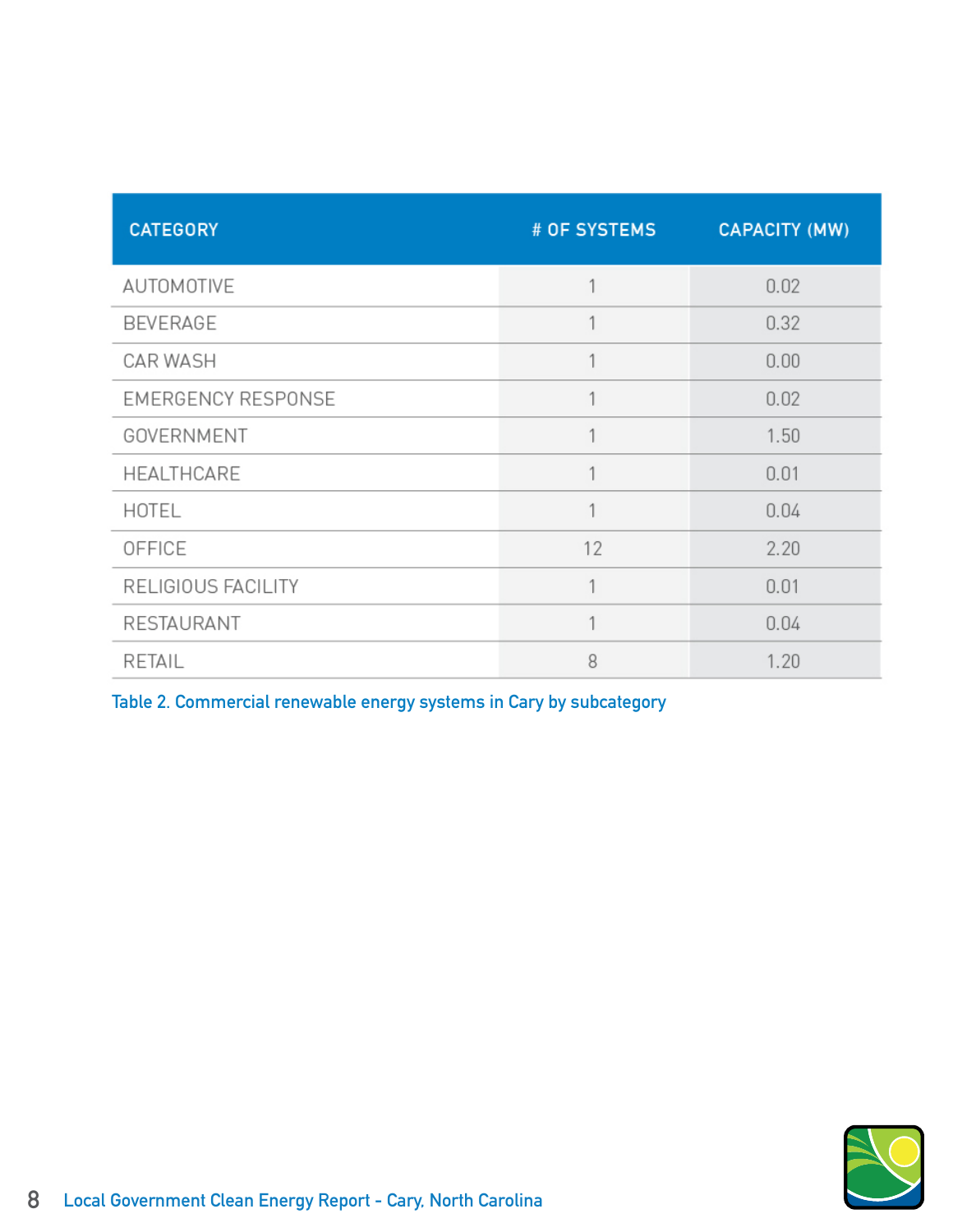## **Comparing Cary to Fayetteville and Wilmington**

In addition to providing metrics for Cary's current amount of renewable energy systems and capacity, this report provides points of comparison from other cities in North Carolina of similar population sizes and/or in counties of similar economic tier.<sup>2,3</sup> For Cary, these points of comparison are Fayetteville and Wilmington.

#### Number of Systems

Cary leads both Fayetteville and Wilmington in the number of renewable energy systems. In fact, Cary has more systems than Fayetteville and Wilmington do combined.

| <b>CITY</b>  | <b>RESIDENTIAL</b> | <b>COMMERCIAL</b> | UTILITY-SCALE | <b>TOTAL</b> |
|--------------|--------------------|-------------------|---------------|--------------|
| CARY         | 419                | 29                |               | 449          |
| FAYETTEVILLE | 30                 |                   |               | 38           |
| WILMINGTON   | 18                 | 10                |               | 28           |

#### **Table 3. Total renewable energy systems in Cary, Fayetteville, and Wilmington**

Most of the systems in each city are residential, but Cary has the most, by far, of either residential or commercial systems. Cary has led Fayetteville and Wilmington since 2010, with significant growth to that lead since 2017.



**Figure 5. Total renewable energy systems in Cary, Fayetteville, and Wilmington**

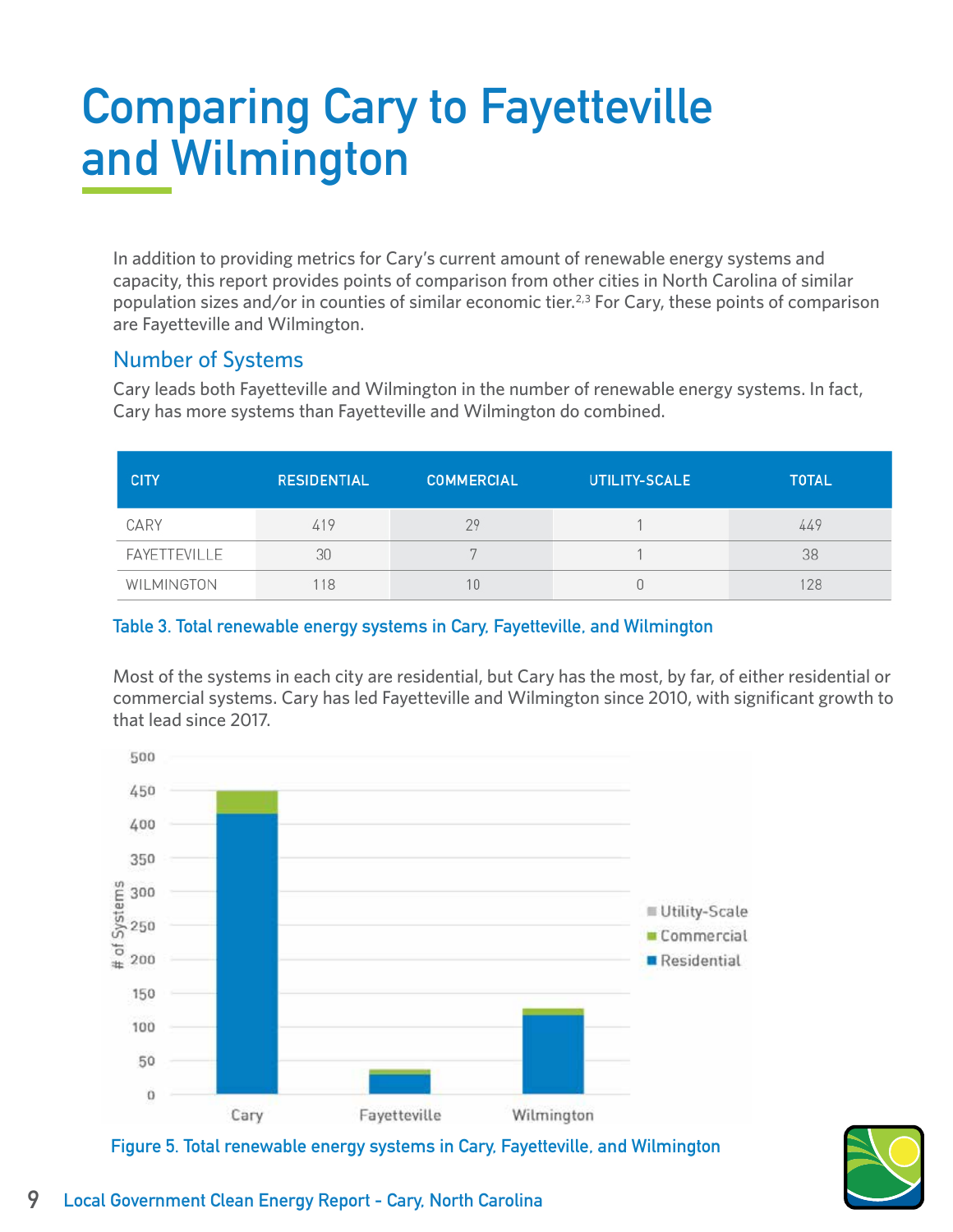

**Figure 6. Number of new renewable energy systems in Cary, Fayetteville, and Wilmington from 2010-2019**

#### Generating Capacity

Cary also leads Fayetteville and Wilmington in terms of generating capacity and, once again, has more total capacity than the other cities combined.

| <b>CITY</b>  | <b>RESIDENTIAL (MW)</b> | <b>COMMERCIAL (MW)</b> | UTILITY-SCALE (MW) | TOTAL (MW) |
|--------------|-------------------------|------------------------|--------------------|------------|
| CARY         | 2.83                    | 5.36                   | 1.20               | 9.39       |
| FAYETTEVILLE | 0.18                    | 0.35                   | 5.00               | 5.53       |
| WILMINGTON   | 1.80                    | 1.66                   | 0.00               |            |

**Table 4. Renewable energy generating capacity in Cary, Fayetteville, and Wilmington**

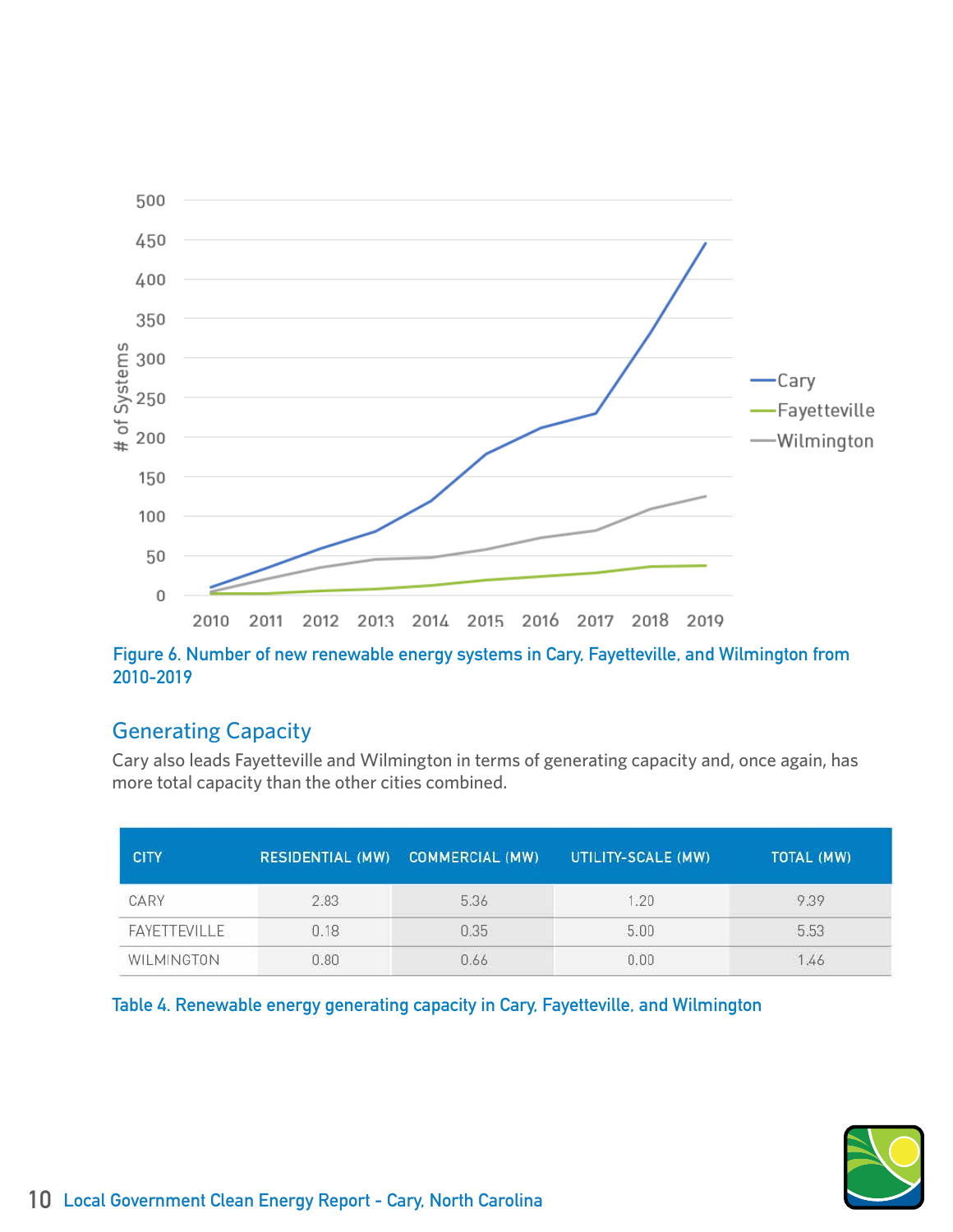While the majority of capacity in Cary and Wilmington comes from commercial and residential systems, most of Fayetteville's capacity comes from its one utility-scale system.



**Figure 7. Renewable energy generating capacity in Cary, Fayetteville, and Wilmington**

Since 2010, Cary has had a significant lead over the other cities despite the installation of a utilityscale system in Fayetteville in 2016.

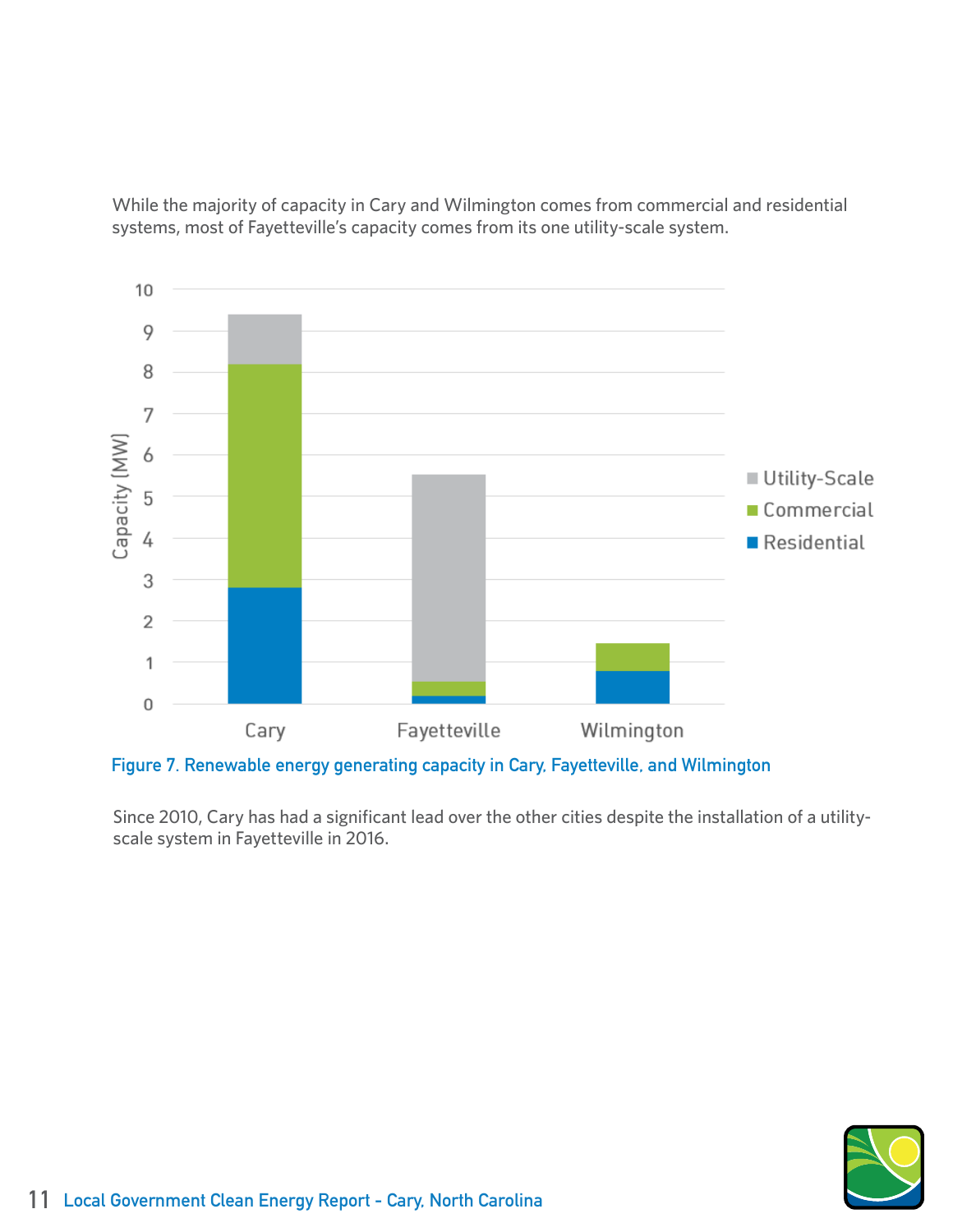

**Figure 8. New renewable energy generating capacity in Cary, Fayetteville, and Wilmington**

#### Energy Efficient Buildings

#### **Types of Certification: ENERGY STAR® and LEED®**

Two of the most popular certifications for buildings to demonstrate their energy efficiency are ENERGY STAR and LEED. For commercial buildings, the US Environmental Protection Agency's ENERGY STAR program helps building owners benchmark their energy usage and assigns each building a score according to its efficiency.<sup>4</sup> The median score of these buildings is 50, and those with scores of 75 or more are eligible for ENERGY STAR certification.<sup>5</sup>

Leadership in Energy and Environmental Design (LEED) is a program run by the US Green Building Council that focuses on whole building sustainability, including water use reduction and improved indoor air quality, in addition to building energy efficiency.<sup>6</sup> There are a variety of certifications that can be achieved depending on the use of the building and its stage of development.<sup>7</sup>

#### Certified Energy Efficient Buildings in Cary, Fayetteville, and Wilmington

Cary also leads Fayetteville and Wilmington in the number of energy efficient certified buildings.

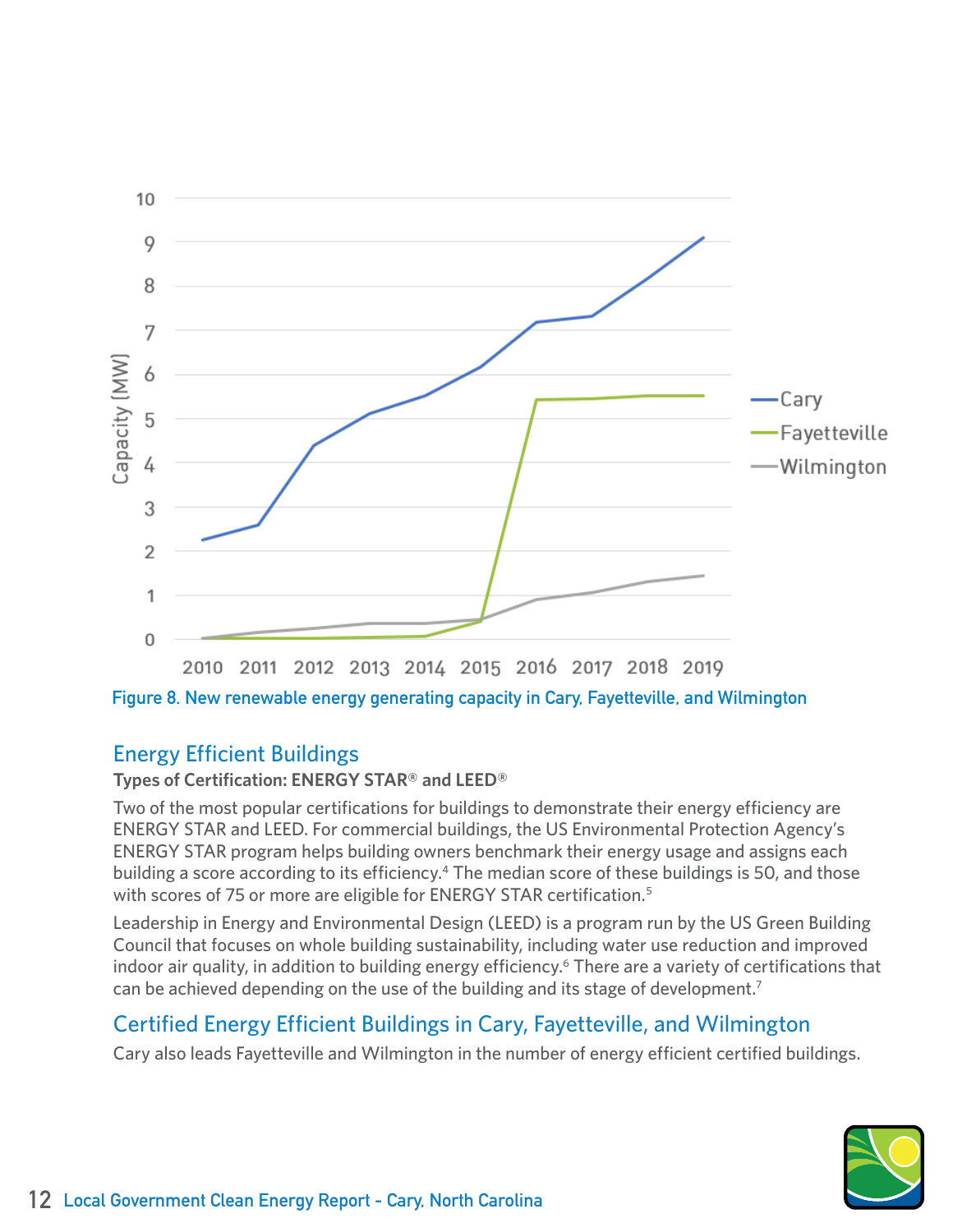| <b>CITY</b>         | <b>ENERGY STAR</b> | <b>LEED</b> | <b>TOTAL</b> |
|---------------------|--------------------|-------------|--------------|
| CARY                | 40                 | 24          | 64           |
| <b>FAYETTEVILLE</b> | 23                 | 24          |              |
| WILMINGTON          |                    |             |              |

#### **Table 5. Certified energy efficient buildings in Cary, Fayetteville, and Wilmington**

While Cary has almost twice as many ENERGY STAR certified buildings than LEED certified ones, those numbers are much closer in the other cities.



**Figure 9. Certified energy efficient buildings in Cary, Fayetteville, and Wilmington**

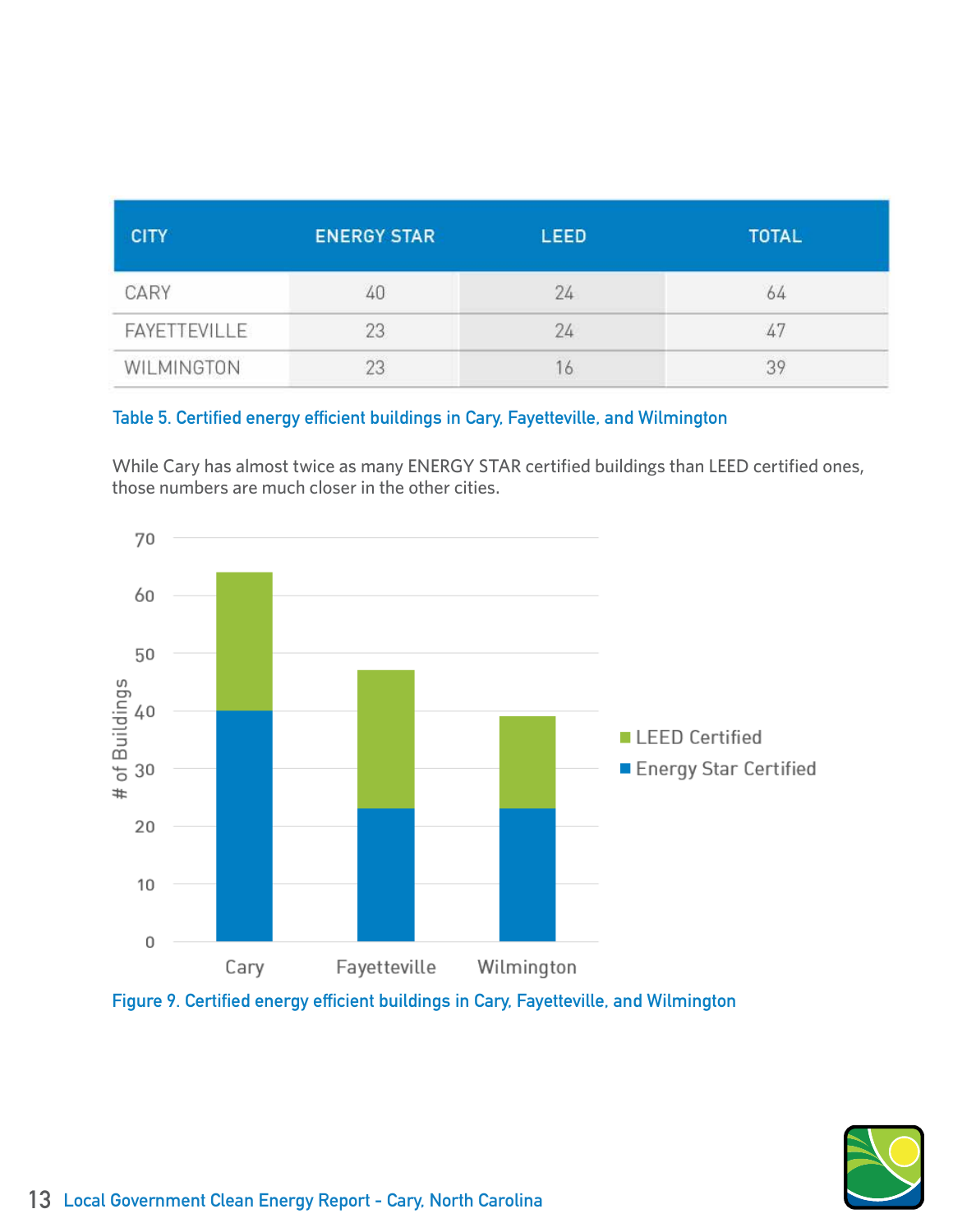

**Figure 10. Location of certified energy efficient buildings in Cary**

Cary also leads the other cities in the amount of square footage in these certified buildings.

| <b>CITY</b>                | <b>ENERGY STAR (FT2)</b> | LEED (FT <sup>2</sup> ) | TOTAL (FT <sup>2</sup> ) |
|----------------------------|--------------------------|-------------------------|--------------------------|
| CARY                       | 4,457,529                | 4,216,438               | 8,673,967                |
| <b><i>FAYETTEVILLE</i></b> | 3,961,564                | 1,513,628               | 5,475,192                |
| WILMINGTON                 | 2,116,918                | 1,526,331               | 3,643,249                |

**Table 6. Building area in certified energy efficient buildings in Cary, Fayetteville, and Wilmington**

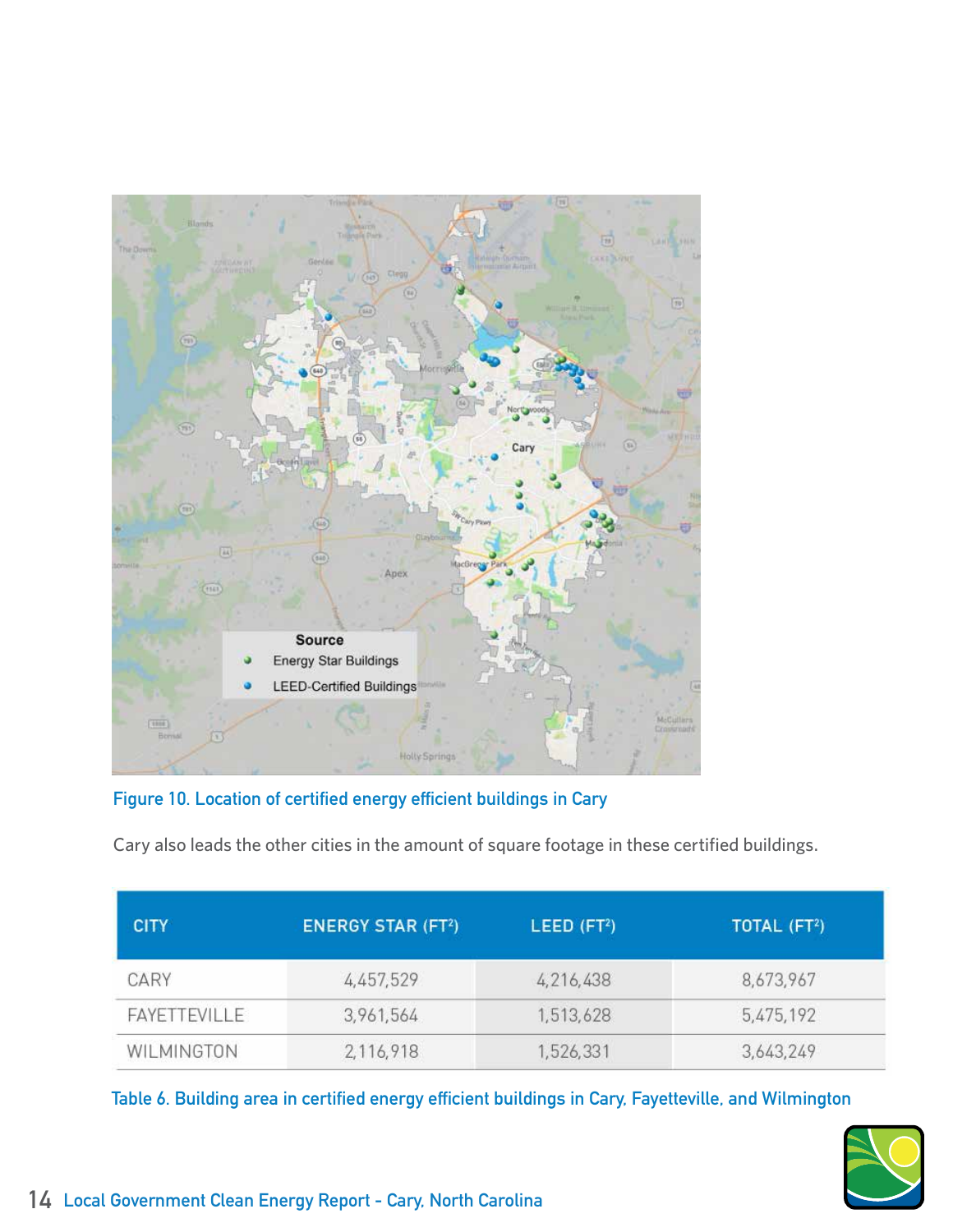#### Electric Vehicles

Electric vehicle (EV) information is only available by county, and Wake County leads both Cumberland and New Hanover.

| <b>COUNTY</b> | <b>HYBRID</b> | <b>PLUG-IN HYBRID</b> | <b>ELECTRIC</b> | <b>TOTAL</b> |
|---------------|---------------|-----------------------|-----------------|--------------|
| CUMBERLAND    | 2,708         | 176                   | 181             | 3,065        |
| NEW HANOVER   | 3,286         | 195                   | 380             | 3,861        |
| WAKE          | 22,570        | 1,839                 | 4,337           | 28,746       |





**Figure 11. Electric and hybrid vehicles in Cumberland, New Hanover, and Wake Counties**

Wake County also has significantly higher populations than either of the other counties, with at least 770,000 more people than each.<sup>8</sup> Even in terms of EVs per capita, however, Wake County still leads both.

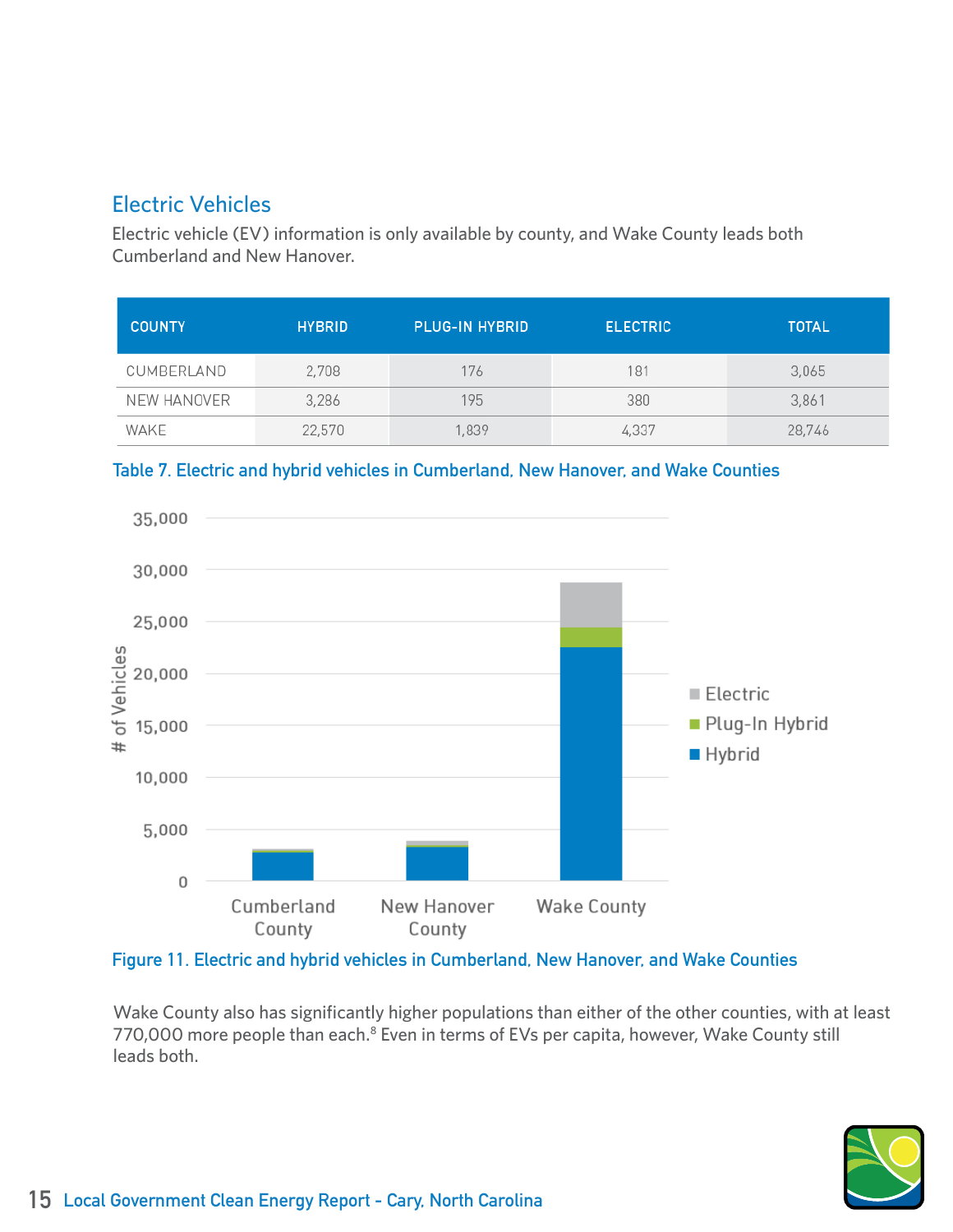| <b>COUNTY</b> | <b>TOTAL EVS</b> | POPULATION | EVS PER 1,000 PEOPLE |
|---------------|------------------|------------|----------------------|
| CUMBERLAND    | 3,065            | 335,509    | 3,065                |
| NEW HANOVER   | 3,861            | 234,473    | 3,861                |
| WAKE          | 28,746           | 1,111,761  | 28,746               |

#### **Table 8. Electric and hybrid vehicles per capita in Cumberland, New Hanover, and Wake Counties**

#### Electric Vehicle Charging Stations

Cary also leads Fayetteville and Wilmington in terms of EV charging stations and, once again, has more than the other cities do together.

| <b>CITY</b>                | <b>PRIVATE</b> | <b>UTILITY</b> | LOCAL GOVERNMENT FEDERAL GOVERNMENT | <b>TOTAL</b> |
|----------------------------|----------------|----------------|-------------------------------------|--------------|
| CARY                       | 46             | Æ              |                                     | 5            |
| <b><i>FAYETTEVILLE</i></b> | 18             |                |                                     |              |
| WILMINGTON                 |                |                |                                     |              |

#### **Table 9. Electric vehicle charging stations in Cary, Fayetteville, and Wilmington**

Most of the stations are privately owned (89%), but there are also ones owned by the local and federal government as well as the local utility.

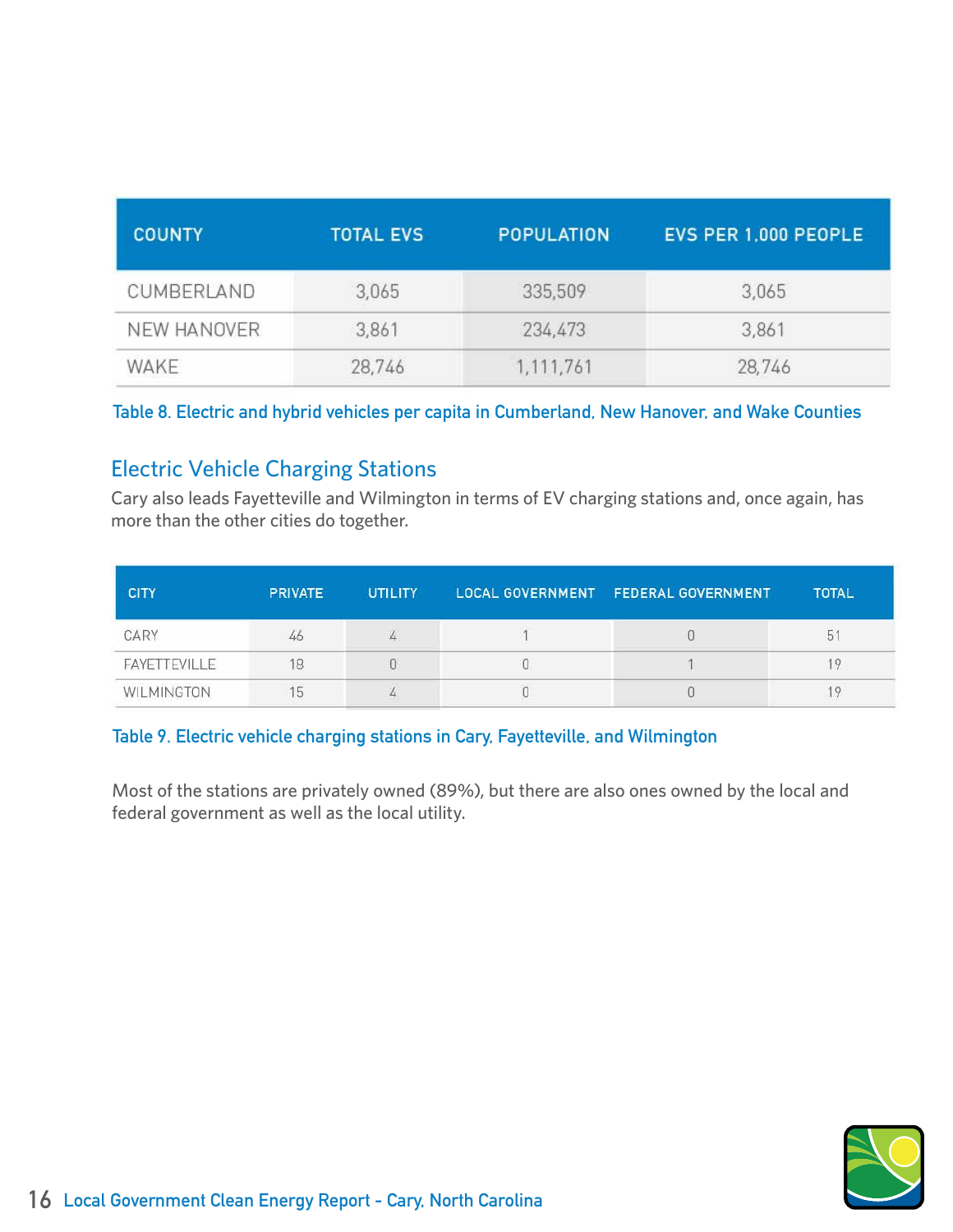

**Figure 12. EV charging stations in Cary, Fayetteville, and Wilmington**

#### EV Charging Station Outlets

A single EV charging station may have more than one outlet that can be used to charge a vehicle. Cary leads the other cities in the number of charging stations and number of total outlets at their stations.

| <b>CITY</b>                | LEVEL 1 | LEVEL 2 | <b>DC FAST</b> | <b>TOTAL</b> |
|----------------------------|---------|---------|----------------|--------------|
| CARY                       |         |         | 18             | 195          |
| <b><i>FAYETTEVILLE</i></b> | 4       |         | 18             | 49           |
| WILMINGTON                 |         |         |                |              |

**Table 10. EV charging station outlets in Cary, Fayetteville, and Wilmington**

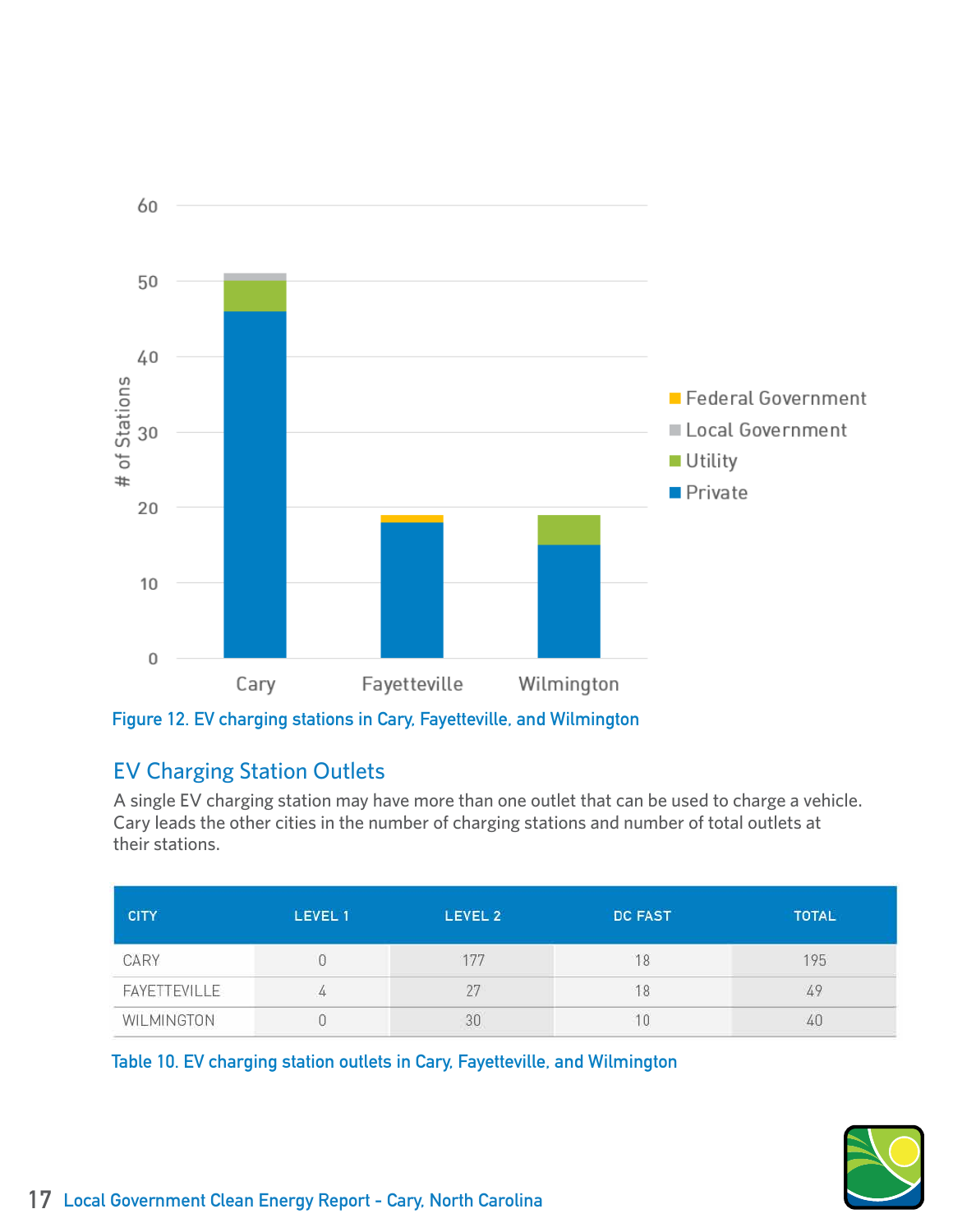Most of the outlets at each of these are level 2 (82%), and the rest are mostly DC fast charging outlets (16%).



**Figure 13. Level 2 and DC fast charging outlets at EV charging stations in Cary**

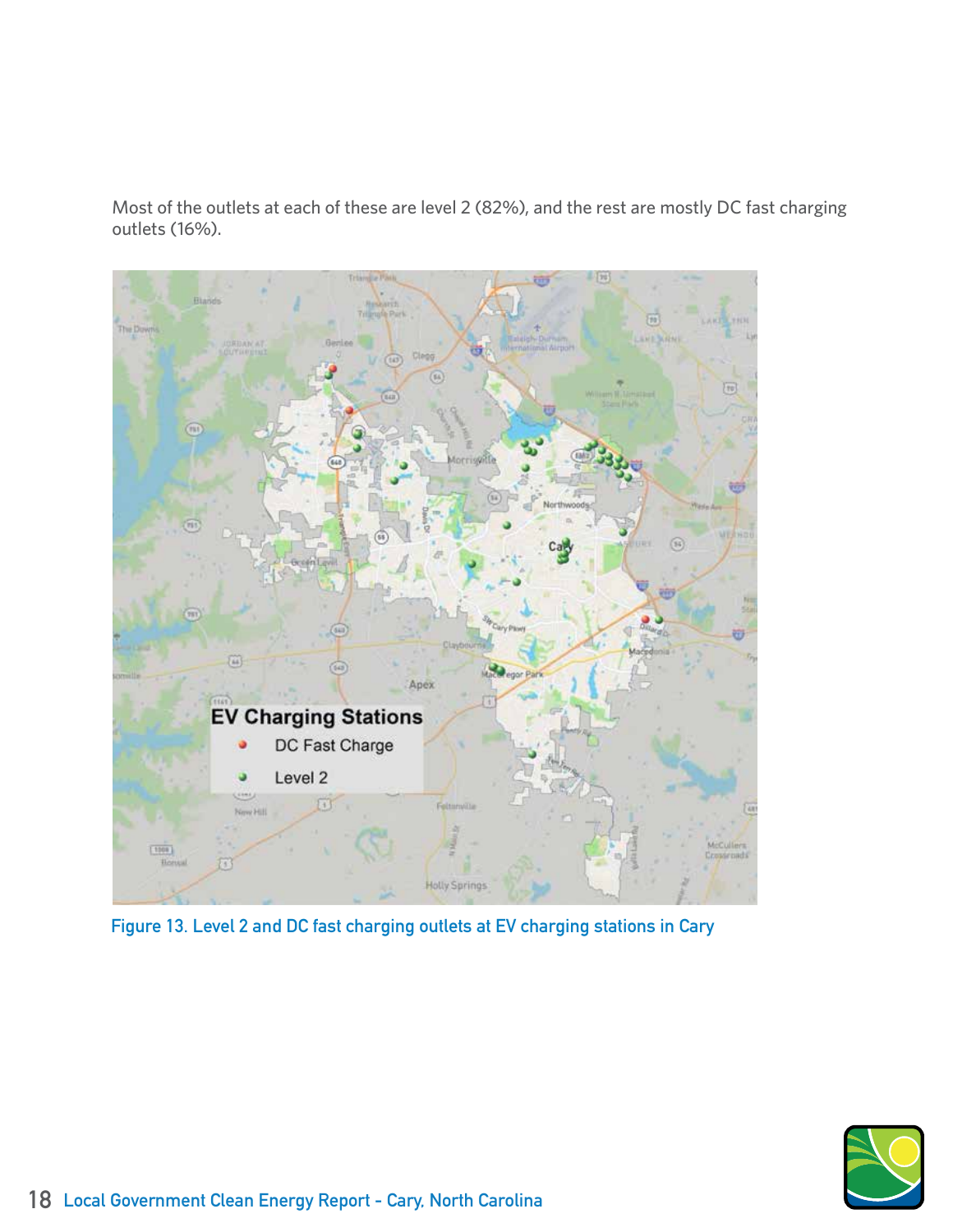

**Figure 14. Number of outlets at EV charging stations in Cary, Fayetteville, and Wilmington**